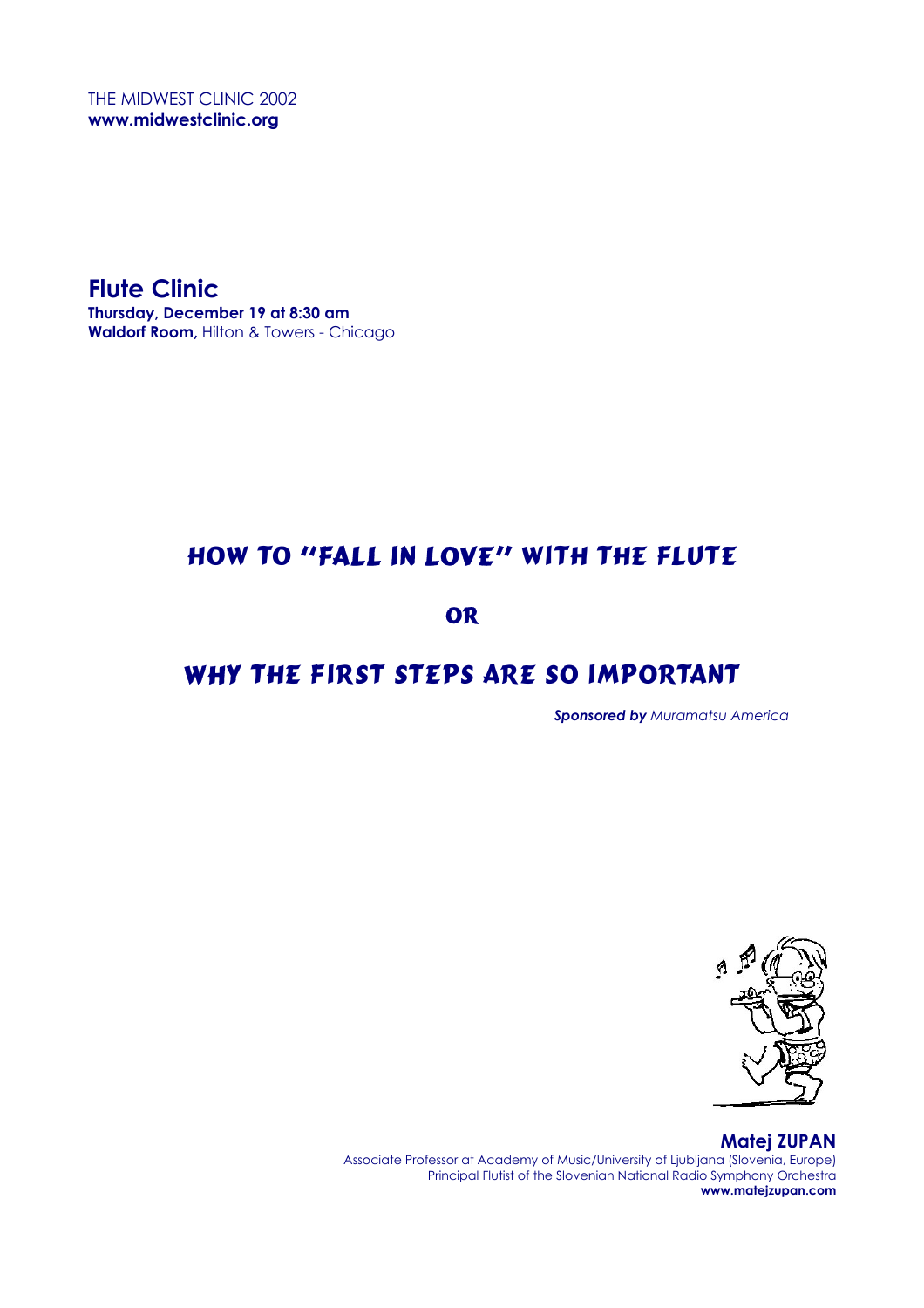### **Soon after you shake hands with someone you just met, you form an opinion of him or her.**  *It is the same with all instruments.*

*Children should know why they chose the flute… (or another instrument).*

- $\triangleright$  Why do we all like our hobbies? Because we're interested. THE most important thing is the INTEREST in a certain instrument. We do need to emphasize this fact many times *(almost regularly)*.
- $\triangleright$  The first contact with the instruments MUST be, I repeat MUST be, natural so that from the very beginning our student will like the instrument. *(With the Questionnaire "About the Flute" we get THE important information about each pupil.)*
- ¾ The best way to "teach" them is that **they participate** in learning how to hold the flute, where to put the fingers, how to blow into the headjoint... *Let them provide the questions and encourage them to answer themselves – so that they think!!*
- ¾ **DON'T show them everything and don't philosophize. Simply DO IT**. *Change the "positions and details" later. We have to be aware that we/teachers should replace the "instruction books" to help them learn.*
- ¾ How to hold the flute? "Correct" posture is the **most comfortable one** *(we don't all have the same size hands)*.
- ¾ If we start to teach young or very young children we can, *thank God* "offer" them smaller flutes such as a fife or flute with curved headjoint so that they can hold *(and love)* their instrument immediately. The flute should really be the part of the body.
- ¾ Play the flute! Don't blow it *(…find the most beautiful sound you can make, and enjoy it…)*  But what is beautiful? *That's something you can not hear or see but that's something what you can feel!!!*
- ¾ Intonation should be part of the playing from the very beginning. *When there's a problem, try to sing an easy tune and then play it with the instrument.*
- ¾ Shall Band Directors *(usually Clarinet/Sax players)* teach our instrument? Yes, but don't expect "miracles", expect that after the "real" flute teacher takes over the lessons, details should be fixed.
- $\triangleright$  Many times we speak about the greatest flutists who usually "take care" of the flutists who have been already very well trained... What happens to those beginners or younger ones? WE need to take care of them AND we need to be very precise.
- ¾ Try to find a room to practise where you **feel good**.
- ¾ If you don't feel well when you begin to practise… *go for a walk!!*
- ¾ Before you start to practise…. **Make a plan** of what you would like to achieve that day.
- ¾ Our goal is the concert. *We should always think to play for others try to use imagination when do you practise.*
- $\triangleright$  Don't practise mistakes and don't practise bad playing!! Do practise correct notes and good playing. *The rules of music are independent from the instrument!!*
- ¾ MUSIC; the notes are the body, and interpretation is like **clothes**…. *We don't all wear the same color or model.*
- $\triangleright$  Good technique is NOT a speed but a correct playing of the music which has been written by the composer (*we need to play it as written – not how we think it's written!!*)
- ¾ Music is fun and pleasure BUT music is also ART and aesthetic. *It provides you with beauty.*
- ¾ Music is like a drug, *thank God*, not harmful.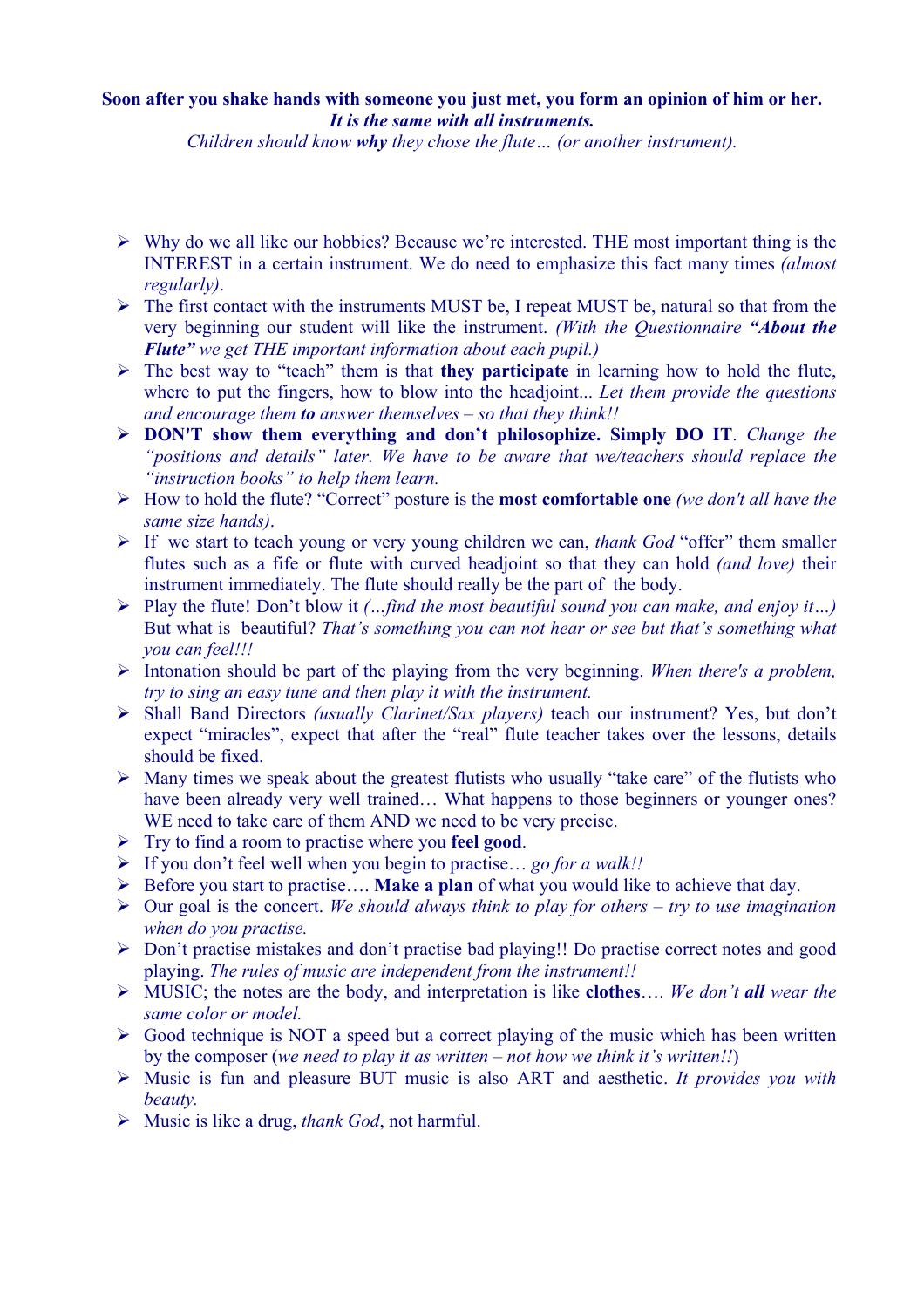## **About the Flute!** *(Questionnaire)*

#### **1. Why do you like the flute?**

I like the flute because ..................................................................................................

### **2. If you made a list of your hobbies, in which place would the flute be?**

Flute is #.......... on the list of my hobbies.

#### **3. How often do you practice?**

I practice ...................... a day or ........................................... a week.

- *o I practice because I like to.*
- *o I practice because my parents force me to.*
- *o I practice because someone reminds me to.*

#### **4. I consider flute lessons…**

- *o as fun*
- *o as a school obligation*

#### **At the lessons…**

- *o I would like to know more about the piece, composer,…*
- *o I'm satisfied if I play the program through and if my teacher is happy and in a good mood.*
- *o I would also like to listen to recordings and to find some articles.*

#### **5. What kind of pieces** *(for flute)* **do you prefer?**

- *o Classical (which is your favorite?)……………………………………………..*
- *o Popular (which is your favorite?)……………………………………………..*

#### **6. At home, do you have any recordings with flute music?**

- *o Unfortunately I don't, but I would like to have them.*
- *o Yes I have (how many)…. CD's.*
- *o I don't need them.*

#### **7. Do you go to classical music concerts or do you listen to any classical music radio stations?**

- *o I attend concerts (also when the flute player is a soloist) and sometimes listen to classical radio.*
- *o So far I haven't been to any concerts, and I prefer POP or ROCK music.*
- **8. Do you know any famous flutists?** *If yes write their names:................................................................................*

### **9. Why do you play the flute now and what would you like to do with it in the future?**  Now I play the flute… For the future… *o because one of my friend plays it as well. o I hope to play in the band. o for my own pleasure. o I will quit. o because my parents like the flute. o I would like to play in an orchestra.*  **o** *because it's fancy. o I will play chamber music with friends. o Other…………………….. o Other……………………..*  **10. Have you performed in public** *(concert)***? How did you feel?**  *Would you like to do it more often?.......................................*  **11. Do you know of any flute magazine** *(if yes – which)***?** ...................................................................................... *In your opinion, what should a flute magazine contain? …………………................................................................................................................................................................... .......................................................................................................................................................…………………………*  **12. Have you been to any flute festivals or summer flute masterclasses?**  *o If yes – how did you like it?............................................................................................................................……*

o *If not – what would you expect to get from attending such an event or class?......................................................*